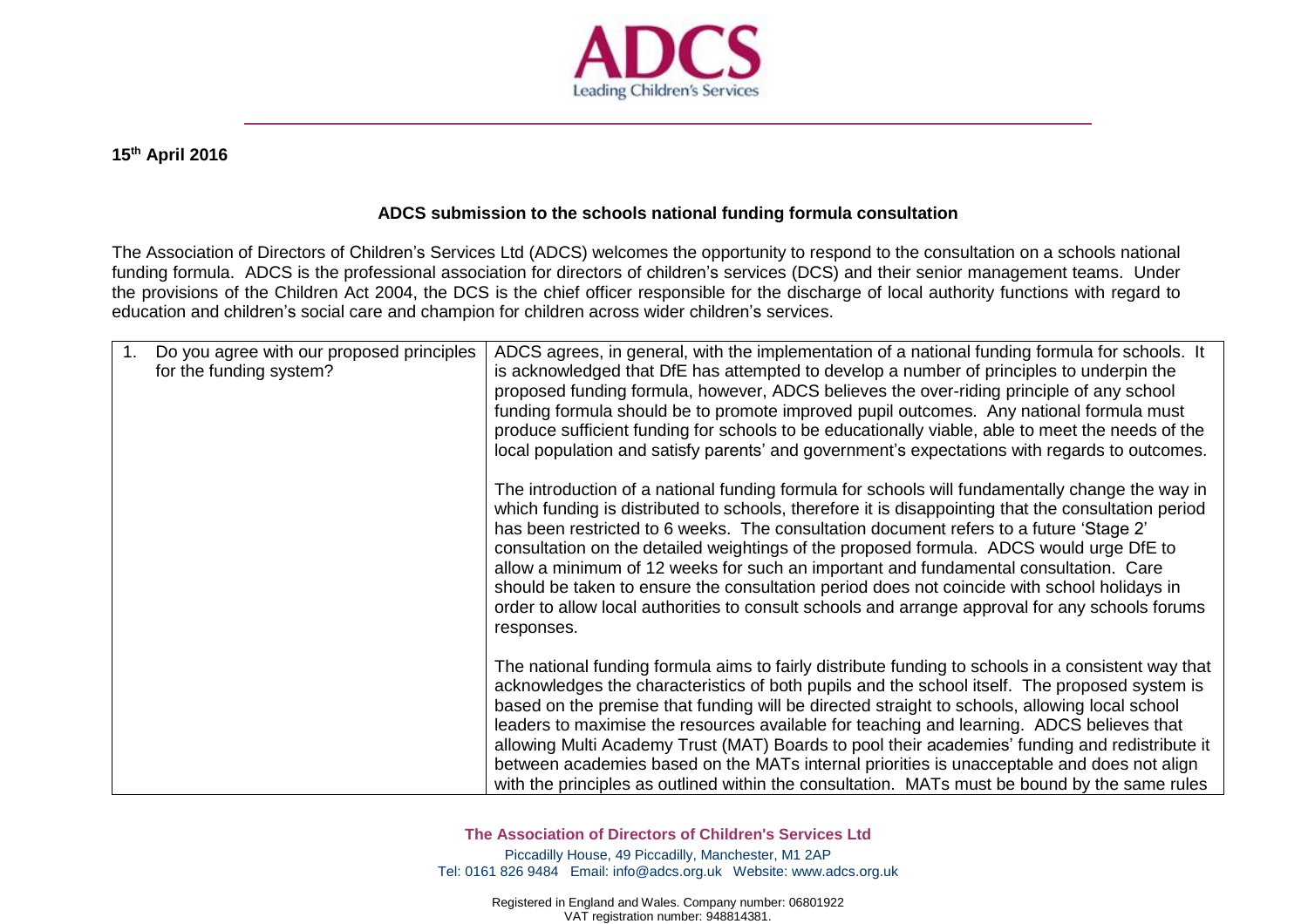|    |                                                                                                                                                         | as local authorities with regard to formula distribution to the front line and possible top slicing if<br>the new funding system is to comply with the seven principles outlined.                                                                                                                                                                                                                                                                                                                                                                                                                                                                                    |
|----|---------------------------------------------------------------------------------------------------------------------------------------------------------|----------------------------------------------------------------------------------------------------------------------------------------------------------------------------------------------------------------------------------------------------------------------------------------------------------------------------------------------------------------------------------------------------------------------------------------------------------------------------------------------------------------------------------------------------------------------------------------------------------------------------------------------------------------------|
|    |                                                                                                                                                         | The proposed funding system does not acknowledge the vital role schools forums play as a<br>champion of children and parents in a local area. These forums have a key role to play in<br>steering and coordinating the wider education system across a locality, taking into<br>consideration issues which impact on the health and wellbeing of pupils across the board. By<br>deleting the role of the schools forum from decisions on the distribution of funding between<br>local schools, this removes any form of local accountability for decisions that are taken in<br>relation to schools, their funding and how this links to the wider education system. |
|    |                                                                                                                                                         | In the development of a national schools funding formula, the DfE has fundamental questions<br>to address regarding school size and viability. Greater clarity is needed on the future of small,<br>rural schools in absence of the ability of local authorities to provide continued financial support.                                                                                                                                                                                                                                                                                                                                                             |
|    |                                                                                                                                                         | ADCS would urge DfE to develop a mechanism for keeping any new national schools funding<br>formula, the data used for this and the overall funding quantum under review and would<br>welcome the opportunity to play an active part in such a forum.                                                                                                                                                                                                                                                                                                                                                                                                                 |
| 2. | Do you agree with our proposal to move<br>to a school-level national funding formula<br>in 2019-20, removing the requirement to<br>set a local formula? | A school level national funding formula will remove any flexibility at the local level to meet and<br>support unplanned growth or significant change in local circumstances. How local areas can<br>respond to such challenges must be considered if the flexibility allowed via a local formula is no<br>longer available. As local authorities continue to be responsible for place planning, so should<br>they continue to have a say in where resources are targeted to support an increased demand<br>in school places.                                                                                                                                         |
|    |                                                                                                                                                         | As previously mentioned, there is no guarantee that MATs will allocate funding to individual<br>schools as per their allocation via a national formula. If MATs are able to pool funding and<br>redistribute it in line with their priorities, this will not create parity within the system and may<br>result in some schools being deemed unviable. ADCS believes this is a fundamental flaw in<br>the design of the new formula and is in direct conflict with the underpinning principles of the<br>formula as outlined in the consultation. The DfE must address this disparity as a matter of<br>urgency.                                                      |
|    |                                                                                                                                                         | The current proposals do not acknowledge the inter-relationships between the different blocks<br>within the DSG, particularly the schools block and high needs block. The flexibility afforded to<br>local authorities to transfer funding between blocks has allowed schools to collectively meet the<br>increased pressures in relation to high needs. The proposals remove this flexibility from the<br>local system and may result in additional high needs pressures being unmet. The                                                                                                                                                                           |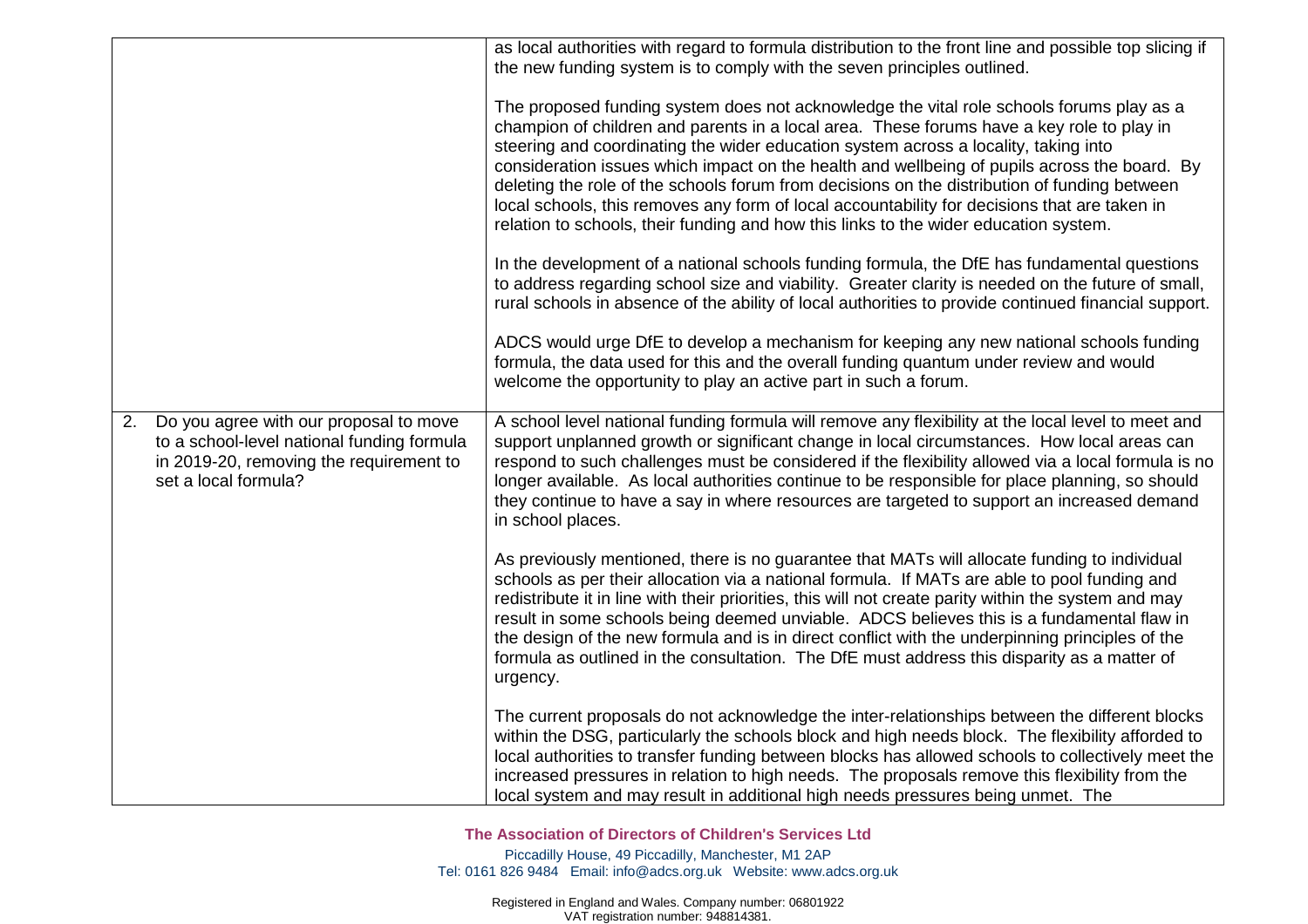|    |                                                                                                                                                                                                                                               | consequence of this will be a risk of inadequate support for the most vulnerable pupils and an<br>expectation that mainstream schools will provide more funding for lower cost pupils with SEND.<br>ADCS is concerned that this will create a disincentive to inclusivity.<br>A 'hard' national funding formula, together with a ring-fenced schools block are inconsistent<br>with devolved responsibility for meeting the needs of children and young people with SEND,<br>particularly those with social, emotional and mental health needs. Decisions about placements<br>and provision should be taken with young people and their parents and the balance between<br>inclusive provision in mainstream or specialist/alternative provision (special school or PRU) will<br>be constrained by the hard barrier between the schools and high needs blocks. ADCS would<br>expect to see further consideration of this issue as part of the Equality Impact Assessment prior<br>to confirmation of any national funding formula.                                                                                                                                                                                                                                                                                                                                  |
|----|-----------------------------------------------------------------------------------------------------------------------------------------------------------------------------------------------------------------------------------------------|---------------------------------------------------------------------------------------------------------------------------------------------------------------------------------------------------------------------------------------------------------------------------------------------------------------------------------------------------------------------------------------------------------------------------------------------------------------------------------------------------------------------------------------------------------------------------------------------------------------------------------------------------------------------------------------------------------------------------------------------------------------------------------------------------------------------------------------------------------------------------------------------------------------------------------------------------------------------------------------------------------------------------------------------------------------------------------------------------------------------------------------------------------------------------------------------------------------------------------------------------------------------------------------------------------------------------------------------------------------------|
| 3. | Do you agree that the basic amount of<br>funding for each pupil should be different<br>at primary, key stage 3 & key stage 4?                                                                                                                 | In principle, ADCS would agree that there should be different levels of funding for pupils in<br>primary, key stage 3 and key stage 4, however the basic entitlement values must be sufficient<br>to fund the education of a pupil in each of the stages. It will be critical that there is a clear,<br>evidenced based rationale for the values and weightings assigned to each stage. Further<br>consideration should also be given to the additional costs associated with educating children at<br>the foundation stage and the need to reflect this within the formula.<br>ADCS would welcome the opportunity to take part in further discussions to explore what is<br>deemed to be a sufficient level of funding at each of these stages.                                                                                                                                                                                                                                                                                                                                                                                                                                                                                                                                                                                                                    |
| 4. | a) Do you agree that we should include a<br>deprivation factor?<br>b) Which measures for the deprivation<br>factor do you support?<br>• Pupil-level only (current FSM & Ever 6<br>FSM)<br>• Area-level only (IDACI)<br>• Pupil and area level | A deprivation factor as part of a national funding formula is key in ensuring funding is allocated<br>to support pupils with additional needs achieve their full potential. The proposals state that in<br>addition to deprivation funding within the national funding formula, schools will continue to<br>receive the pupil premium grant. It would be helpful to understand what outcomes/ needs are<br>to be met via the deprivation funding as part of the national funding formula and those that are<br>to be met via the pupil premium. Clarity is also needed as to how and by whom, schools will be<br>held to account for their effective spending of the pupil premium grant, ensuring it is spent on<br>those pupils it is intended for in order to close the gap in attainment.<br>ADCS would support a deprivation factor that considered both pupil and area level measures,<br>however consideration must be given to the balance between the two factors.<br>FSM has been acknowledged as an appropriate proxy for deprivation, being simple and having<br>a strong correlation with disadvantage. However, the introduction of universal infant free<br>school meals has created some issues in identifying those pupils who would previously have<br>been eligible, this will suppress FSM data and affect some areas disproportionately. It is |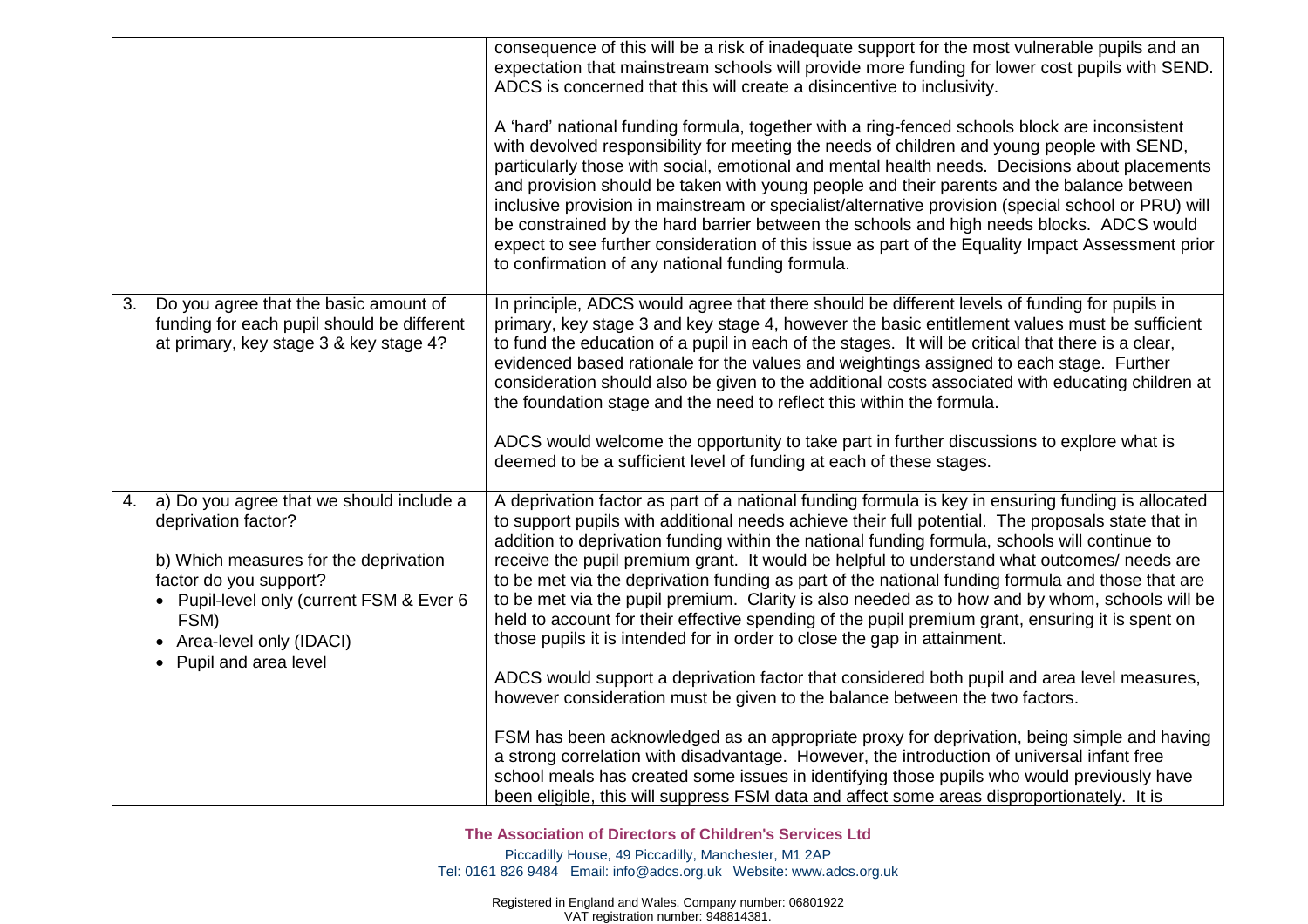|    |                                                                                                                                        | currently unclear if the government plans to include funding for universal infant free school<br>meals in the new DSG arrangements.                                                                                                                                                                                                                                                                                            |
|----|----------------------------------------------------------------------------------------------------------------------------------------|--------------------------------------------------------------------------------------------------------------------------------------------------------------------------------------------------------------------------------------------------------------------------------------------------------------------------------------------------------------------------------------------------------------------------------|
|    |                                                                                                                                        | Consideration needs to be given as to how IDACI can be updated on a more regular basis, or<br>an alternative area measure used. At present, updates on a five year basis are insufficient and<br>can result in significant changes in funding due to the substantial shifts that can take place over<br>that time period. This does not support the principle of creating a funding system that is<br>predictable.             |
| 5. | Do you agree we should include a low<br>prior attainment factor?                                                                       | It is essential that any funding formula has a component that recognises the low prior<br>attainment of pupils. Funding to meet the costs of additional support provided to pupils with<br>low prior attainment is essential to enable schools to support pupils reach their full potential.                                                                                                                                   |
|    |                                                                                                                                        | A means to measure low prior attainment objectively must be developed to ensure it is applied<br>consistently.                                                                                                                                                                                                                                                                                                                 |
| 6. | a) Do you agree that we should include a<br>factor for English as an additional<br>language?<br>b) Do you agree that we should use the | ADCS agrees that a factor for English as an additional language should be included in a<br>funding formula, however it must be recognised that the profile of children who have English as<br>an additional language can be very different. ADCS would welcome discussions about<br>developing more objective measures of English language ability rather than a subjective<br>judgement based on the language spoken at home. |
|    | EAL3 indicator (pupils registered at any<br>point during the last 3 years as having<br>English as an additional language)?             | Taking a more longitudinal approach to this factor is welcomed however three years is not<br>necessarily the limit of support needed by pupils who enter the country without any English<br>language skills, especially if they have other complex needs.                                                                                                                                                                      |
|    |                                                                                                                                        | Further consideration also needs to be given to those children who have English as a second<br>language and no prior attainment measure. Will these pupils be funded as if they had low prior<br>attainment by default, for example?                                                                                                                                                                                           |
| 7. | Do you agree that we should include a<br>lump sum factor?                                                                              | This is a critical component of the formula as it provides an element of financial stability for<br>many schools, particularly small schools who may otherwise be deemed financially<br>unsustainable. The lump sum element can be particularly helpful for schools who are<br>experiencing fluctuations in pupil numbers.                                                                                                     |
|    |                                                                                                                                        | It is important that there is a clear understanding of the fixed and semi-variable costs<br>associated with operating schools of different sizes and situated in different locations.                                                                                                                                                                                                                                          |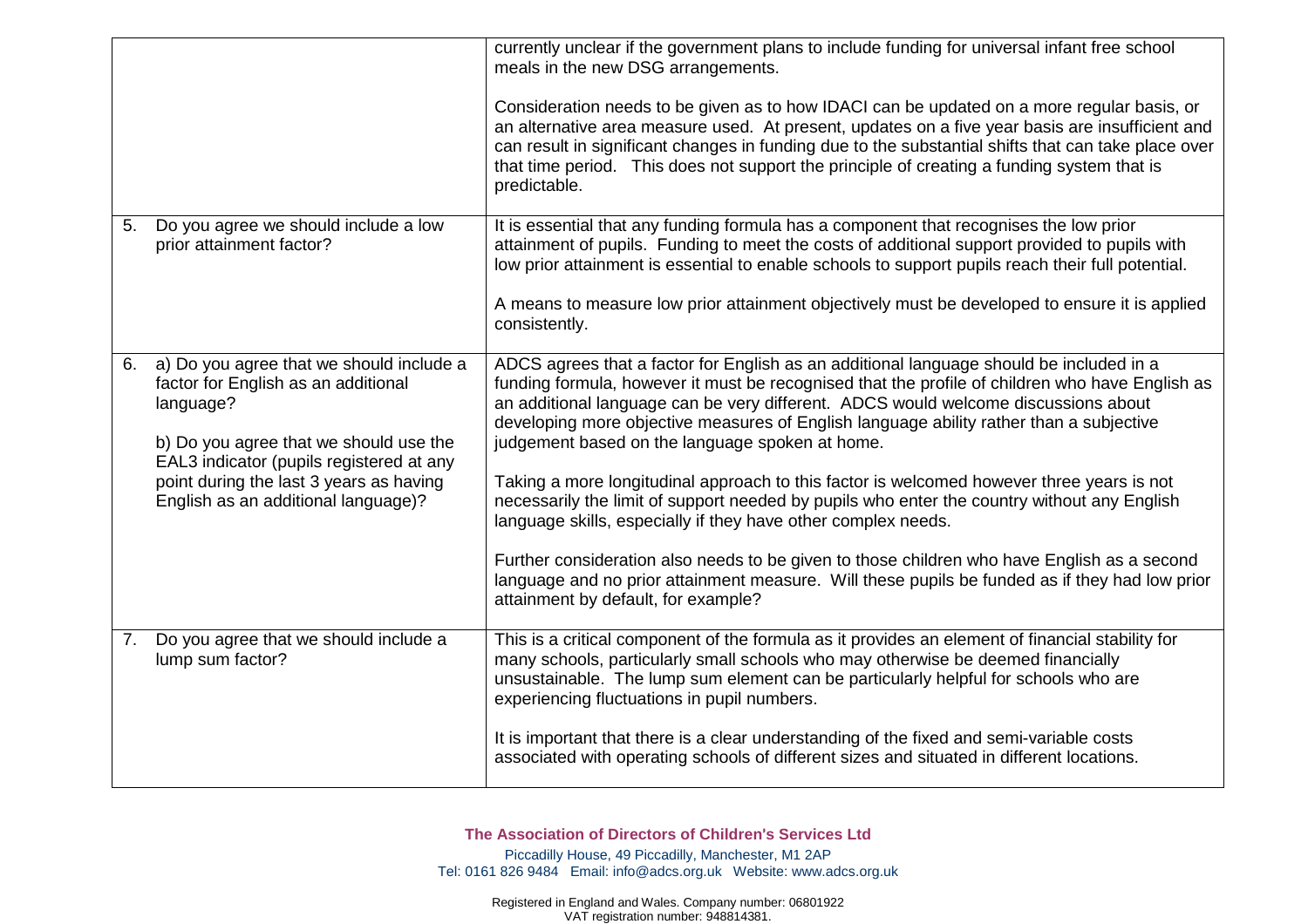|    |                                                                                                                                      | ADCS would be happy to take part in discussions to establish an appropriate lump sum and<br>explore the costs associated with operating different schools.                                                                                                                                                                                 |
|----|--------------------------------------------------------------------------------------------------------------------------------------|--------------------------------------------------------------------------------------------------------------------------------------------------------------------------------------------------------------------------------------------------------------------------------------------------------------------------------------------|
| 8. | Do you agree that we should include a<br>sparsity factor?                                                                            | Any national funding formula must recognise the unique challenges faced by small schools in<br>rural areas. A sparsity factor would not be needed if the lump sum for each school category<br>adequately represented the costs associated with running an efficient school.                                                                |
| 9. | Do you agree that we should include a<br>business rates factor?                                                                      | ADCS members agree that a business rates factor should be included in the funding formula<br>and should reflect the different costs incurred by schools in different parts of the county. It<br>must also take into consideration the status of a school as charitable organisations benefit from<br>a level of rate relief in many areas. |
|    |                                                                                                                                      | Further clarification is needed as to how the savings from rate relief will be treated within the<br>national funding formula and whether these savings will accrue to the DSG, to local authorities<br>or to the Treasury.                                                                                                                |
|    | 10. Do you agree that we should include a<br>split sites factor?                                                                     | Split sites should be recognised within a funding formula however, it will be difficult to develop<br>a formulaic approach for this. The DfE could allow continued local flexibility on setting the lump<br>sum, sparsity factor and split site allowances, recognising the strong link with place planning<br>and management of growth.   |
|    |                                                                                                                                      | ADCS believes the government should consider the definition of split sites, particularly in light<br>of the full academisation agenda and the development of MATs and how they choose to group<br>schools.                                                                                                                                 |
|    | 11. Do you agree that we should include a<br>private finance initiative factor?                                                      | Yes, however, all PFI arrangements must be reviewed by the EFA on a case by case basis to<br>ensure fairness and consistency across the board.                                                                                                                                                                                             |
|    | 12. Do you agree that we should include an<br>exceptional premises circumstances<br>factor?                                          | Exceptional premises circumstances should be a factor within the formula. ADCS would<br>support annual assessments of exceptional premises circumstances to review any potential<br>changes in circumstances and ensure a consistent approach is taken across the board.                                                                   |
|    | 13. Do you agree that we should allocate<br>funding to local authorities in 2017-18 and<br>2018-19 based on historic spend for these | It does not seem possible to use a formulaic approach for these types of expenditure and<br>therefore some arrangement to recognise actual costs is welcomed.                                                                                                                                                                              |
|    | factors;<br>• Business rates<br>• Split sites<br>• Private Finance Initiatives                                                       | Business rates change with revaluations and pupil numbers so the funding mechanism<br>needs to be dynamic. A freeze or lagged funding would not provide sufficient funding<br>New school amalgamations will not be reflected in historic data concerning split sites                                                                       |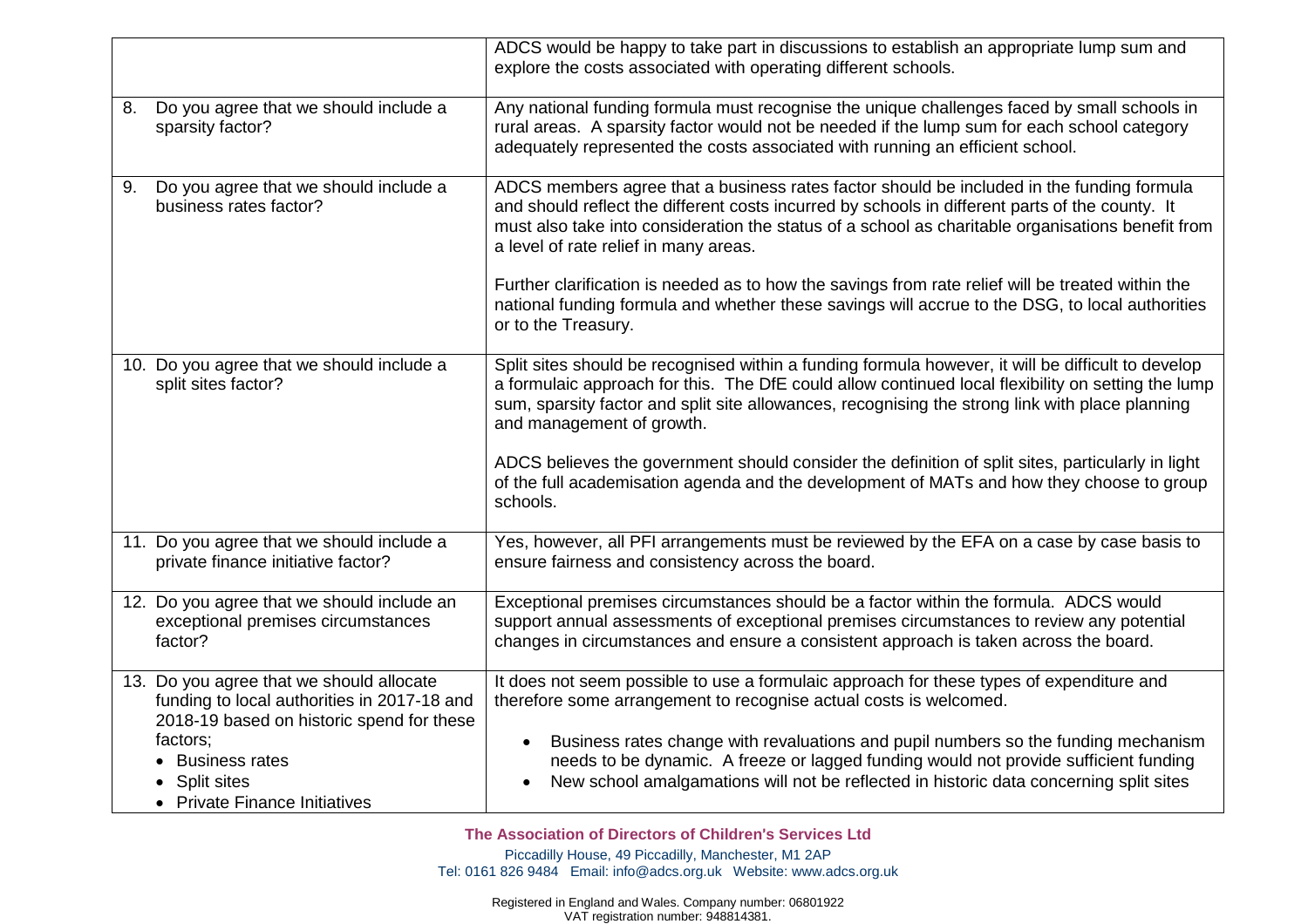| • Other exceptional circumstances                                                                                                                                                                                                                                                                           | The actual costs of PFI are known from contracts and an inflationary uplift (usually<br>based on RPI) is applied annually so historical spend will not accurately capture this<br>Other exceptional circumstances should be re-assessed to ensure there is a consistent<br>approach across all schools and the significance test should be reviewed given the<br>proposed criteria for inclusion in the national funding formula.                                                                                                                                                                                                                                                                                                                                                                                       |
|-------------------------------------------------------------------------------------------------------------------------------------------------------------------------------------------------------------------------------------------------------------------------------------------------------------|-------------------------------------------------------------------------------------------------------------------------------------------------------------------------------------------------------------------------------------------------------------------------------------------------------------------------------------------------------------------------------------------------------------------------------------------------------------------------------------------------------------------------------------------------------------------------------------------------------------------------------------------------------------------------------------------------------------------------------------------------------------------------------------------------------------------------|
| 14. Do you agree that we should include a<br>growth factor?                                                                                                                                                                                                                                                 | A growth factor is necessary to ensure the funding formula adequately captures the growing<br>number of school age children and enables schools to positively respond to this.                                                                                                                                                                                                                                                                                                                                                                                                                                                                                                                                                                                                                                          |
| 15. Do you agree that we should allocate<br>funding for growth to local authorities in<br>2017-18 and 2018-19 based on historic<br>spend?                                                                                                                                                                   | Growth and place planning are intrinsically linked and a mechanism must be devised for growth<br>to be managed and funded at a local authority level. Without such a mechanism, there is a risk<br>of a shortage of places and/ or a mismatch between the location of pupils and the location of<br>school places.                                                                                                                                                                                                                                                                                                                                                                                                                                                                                                      |
|                                                                                                                                                                                                                                                                                                             | Whilst historic spend is not an accurate proxy measure for future growth, particularly as this is<br>not constant and can fluctuate from year to year, the recognition of growth within the formula is<br>welcomed.                                                                                                                                                                                                                                                                                                                                                                                                                                                                                                                                                                                                     |
| 16. a) Do you agree that we should include an<br>area cost adjustment?                                                                                                                                                                                                                                      | ADCS would agree that an area cost adjustment should be included in the funding formula and<br>this should reflect the hybrid methodology.                                                                                                                                                                                                                                                                                                                                                                                                                                                                                                                                                                                                                                                                              |
| b) Which methodology for the area cost<br>adjustment do you support?<br>• General labour market methodology<br>• Hybrid methodology                                                                                                                                                                         |                                                                                                                                                                                                                                                                                                                                                                                                                                                                                                                                                                                                                                                                                                                                                                                                                         |
| 17. Do you agree that we should target<br>support for looked-after children and those<br>who have left care via adoption, special<br>guardianship or a care arrangements<br>order through the pupil premium plus,<br>rather than include a looked-after children<br>factor in the national funding formula? | In principle, ADCS welcomes support for children in care and those who have left care via<br>adoption, special guardianship or a care arrangements order being targeted through the pupil<br>premium plus. This is, however, dependent on the details proposed in stage 2 of the<br>consultation and the uplift applied to the pupil premium plus, this must be equal to or greater<br>than the amount currently distributed via local funding formulas. In order for the government to<br>stay true to its commitment to support the most vulnerable children and young people in this<br>country, including those in care, it must ensure that there is no reduction in funding for the<br>education of this cohort of children as a direct consequence of the introduction of a national<br>schools funding formula. |
|                                                                                                                                                                                                                                                                                                             | ADCS agrees that the virtual school head should continue to manage the pupil premium plus.<br>This allows for transparency and accountability regarding how the funding is utilised to support<br>children in care and those who have left care.                                                                                                                                                                                                                                                                                                                                                                                                                                                                                                                                                                        |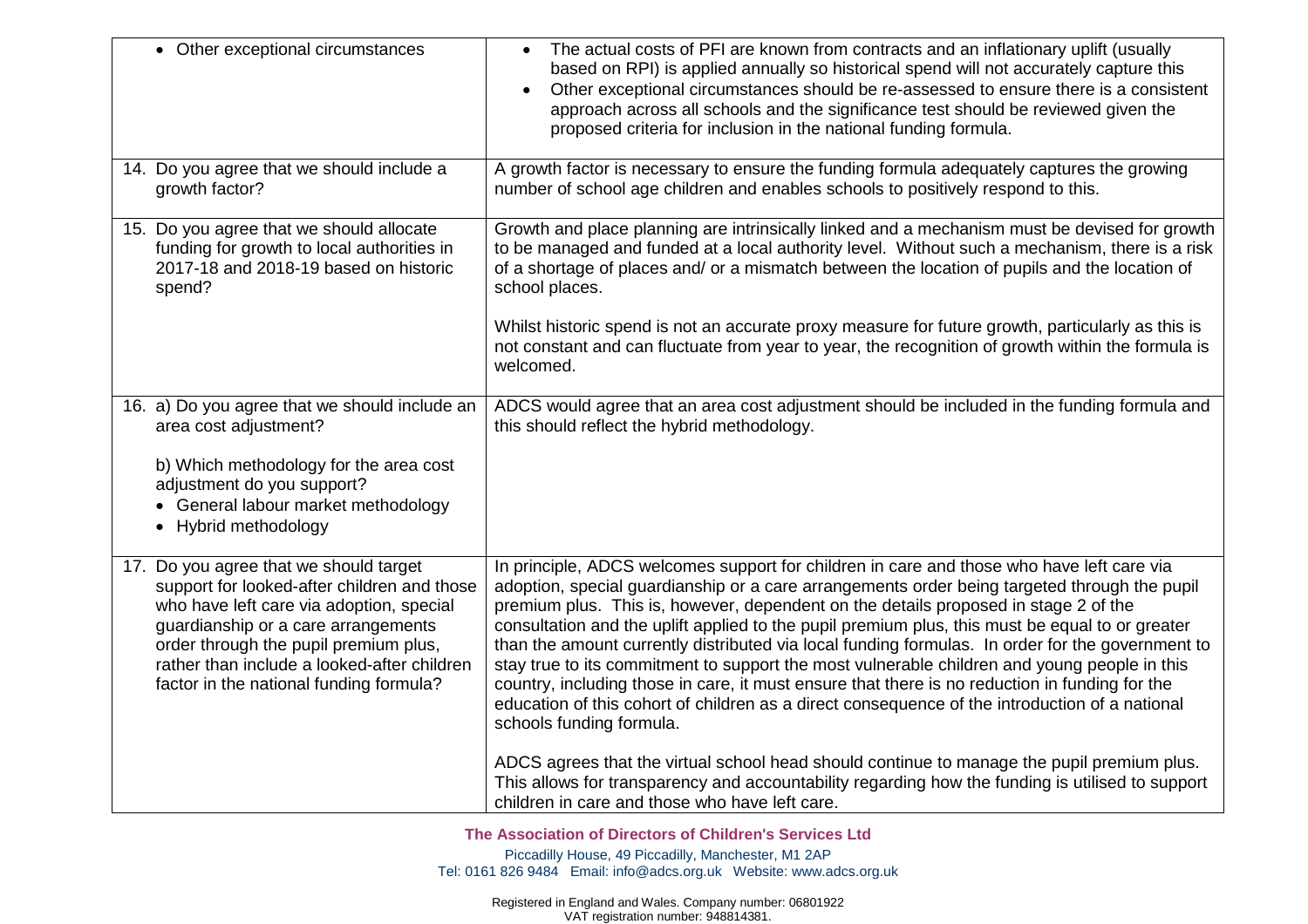| 18. Do you agree that we should not include a<br>factor for mobility?                                                                                 | A mobility factor will be important to those schools who experience high pupil turnover. The<br>additional costs associated with pupil mobility can be significant and if this is not recognised<br>within the formula it will disadvantage some schools who will still need to meet this pressure<br>themselves.                                                                                                                                                                                                                                                                                                                                                                                                                                                                                                                               |
|-------------------------------------------------------------------------------------------------------------------------------------------------------|-------------------------------------------------------------------------------------------------------------------------------------------------------------------------------------------------------------------------------------------------------------------------------------------------------------------------------------------------------------------------------------------------------------------------------------------------------------------------------------------------------------------------------------------------------------------------------------------------------------------------------------------------------------------------------------------------------------------------------------------------------------------------------------------------------------------------------------------------|
|                                                                                                                                                       | The consultation document suggests that a mobility factor should not be included as this factor<br>only accounted for a small proportion of the overall funding distributed in 2015/16 and mobile<br>pupils share several characteristics that are considered within the proposed formula. The<br>amount of funding distributed by a mobility factor is higher than other factors which are being<br>included in the formula, e.g. sparsity. It is also true that, under the proposed system, two<br>schools with similar pupil profiles will receive the same amount of funding, yet one may have<br>significantly higher costs due to high pupil turnover compared to another. This would be<br>particularly true of areas where there is a concentration of children whose parents are in the<br>armed forces, for example.                  |
| 19. Do you agree that we should remove the<br>post-16 factor from 2017-18?                                                                            | Yes.                                                                                                                                                                                                                                                                                                                                                                                                                                                                                                                                                                                                                                                                                                                                                                                                                                            |
| 20. Do you agree with our proposal to require<br>local authorities to distribute all of their<br>schools block allocation to schools from<br>2017-18? | ADCS believes that there needs to be a level of flexibility at the local level to move funding<br>between the schools and high needs blocks to reflect the inevitability that costs will shift<br>between mainstream and specialist provision, particularly for those schools which are highly<br>inclusive. The lack of flexibility proposed between the schools block and high needs block is<br>worrying.                                                                                                                                                                                                                                                                                                                                                                                                                                    |
|                                                                                                                                                       | At present, the proposals provide no incentive for schools to be highly inclusive. When schools<br>exclude pupils, the cost of alternative provision must be met by the local authority via the high<br>needs block, yet the proposals do not allow for the cost of this provision to be transferred from<br>one block to the other. Decisions to exclude pupils are made by schools without consultation<br>with the local authority, therefore, it is unacceptable that the local authority managed high<br>needs block is expected to automatically meet the cost implications for such decisions.<br>Budget responsibility and accountability must be integrated, local authorities have the<br>responsibility to fund alternative provision but no ability to call schools to account for the<br>decisions they make regarding exclusions. |
|                                                                                                                                                       | The baselining activity currently taking place will show local authority allocations to each block<br>of the DSG for the financial year 2016/17. It will not illustrate the crucial relationship between<br>the blocks and how they are utilised in-year to alleviate pressure within the system. As a                                                                                                                                                                                                                                                                                                                                                                                                                                                                                                                                          |

<u>г</u>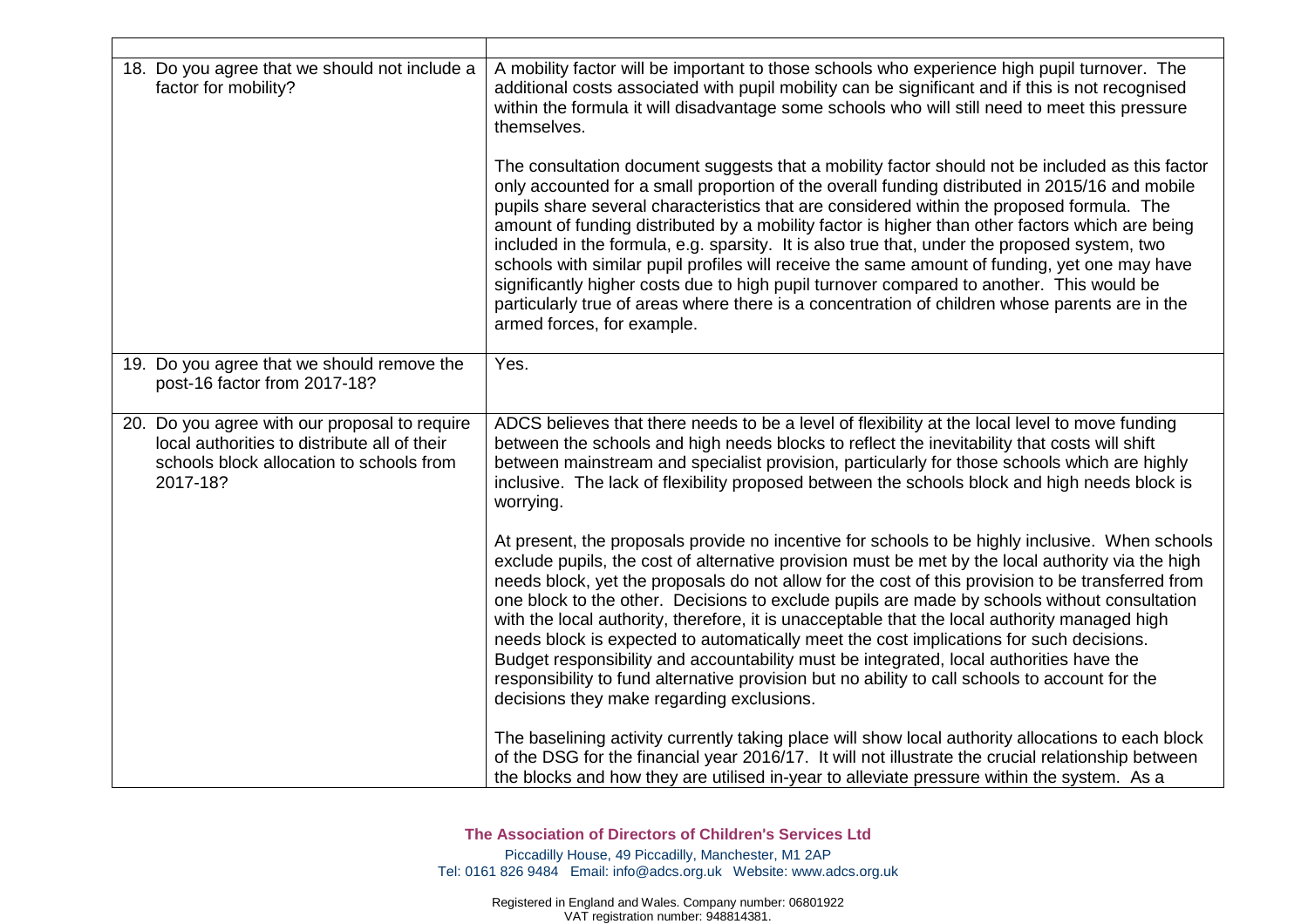|                                                                                                                                                             | result, this exercise may not produce an accurate reflection of local funding needs and<br>pressures.                                                                                                                                                                                                                                                                                                                                                                                                                                                                                                                                                                                                           |
|-------------------------------------------------------------------------------------------------------------------------------------------------------------|-----------------------------------------------------------------------------------------------------------------------------------------------------------------------------------------------------------------------------------------------------------------------------------------------------------------------------------------------------------------------------------------------------------------------------------------------------------------------------------------------------------------------------------------------------------------------------------------------------------------------------------------------------------------------------------------------------------------|
|                                                                                                                                                             | Distribution of all of the schools block to schools presumes that the funding provided via the<br>high needs block will be sufficient to meet need. If the total amount of funding to be allocated<br>via a national funding formula is derived via the baselining project, this may not be sufficient to<br>meet need due to the issues highlighted above.                                                                                                                                                                                                                                                                                                                                                     |
| 21. Do you believe that it would be helpful for<br>local areas to have flexibility to set a local<br>minimum funding guarantee?                             | ADCS believes it would be helpful for local areas to have the flexibility to set a local minimum<br>funding guarantee however, clarity is needed on the mechanisms for implementing such a<br>guarantee. This will help to ensure a workable transition to a national funding formula can be<br>agreed at a local level and schools can be adequately supported during the transition period.                                                                                                                                                                                                                                                                                                                   |
| 22. Do you agree that we should fund local<br>authorities' ongoing responsibilities as set<br>out in the consultation according to a per-<br>pupil formula? | ADCS believes that local authorities' ongoing responsibilities should be funded at a level that<br>allows them to meet such responsibilities. At present, there is considerable variation in the<br>costs associated with these responsibilities and the creation of a central schools budget based<br>on a formulaic methodology will not take into account what each local authority spends in order<br>to meet their responsibilities. The per-pupil amount of £15 has, in part, been derived by using<br>S251 data. DfE has acknowledged the weaknesses in this data and has initiated a piece of<br>research to understand the cost of running an education service.                                       |
|                                                                                                                                                             | Due to the flexibility enjoyed in utilising the general duties rate of ESG, many local authorities<br>choose to fund additional education related services, such as education attendance teams and<br>family support workers. These services support some our most vulnerable children, ensuring<br>there is a whole system approach in supporting both families and individual children to achieve<br>positive outcomes. Without such services, the ability of local authorities to identify those<br>children who are missing from school, and therefore may be vulnerable to exploitation and<br>other forms of abuse and neglect, and intervene to ensure they are safeguarded is significantly<br>reduced. |
|                                                                                                                                                             | The proposals contained in the consultation and the removal of a significant amount of funding<br>from local authorities through the elimination of ESG does not align with the White Paper<br>Educational Excellence Everywhere's recognition of the fundamental role that local authorities<br>will continue to play. This includes the championing of parents and families and therefore<br>children, championing standards for all children and having sufficient and current local<br>intelligence to work with regional school commissioners.                                                                                                                                                             |
| 23. Do you agree that we should fund local<br>authorities' ongoing historic commitments                                                                     | Yes, many LAs will have entered into contracts to achieve economies of scale for all schools<br>and these costs will still need to be met. In addition, many local authorities have created                                                                                                                                                                                                                                                                                                                                                                                                                                                                                                                     |

**The Association of Directors of Children**'**s Services Ltd**

Piccadilly House, 49 Piccadilly, Manchester, M1 2AP Tel: 0161 826 9484 Email: [info@adcs.org.uk](mailto:info@adcs.org.uk) Website: [www.adcs.org.uk](http://www.adcs.org.uk/)